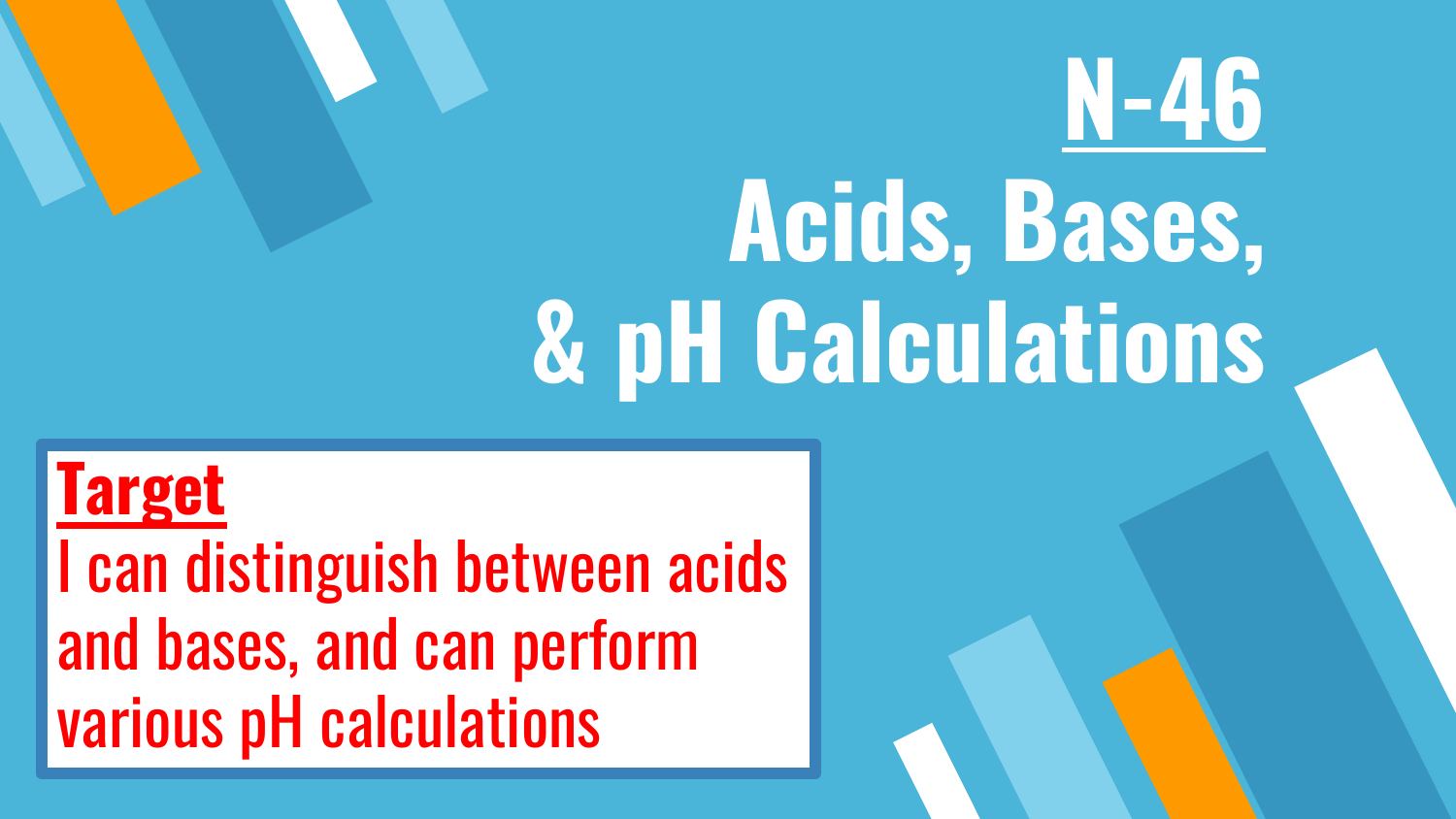## **PROPERTIES OF ACIDS AND BASES**

## **ACIDS**

- » Juices/Fruits
- » Tart, sour, sharp taste
- » They are electrolytes
	- Conduct electricity
- » React with Metals
- » Common as aqueous and liquids



## **BASES**

- » Cleaning products
- » Bitter tasting
- Slippery to the touch
- » Common as Solids

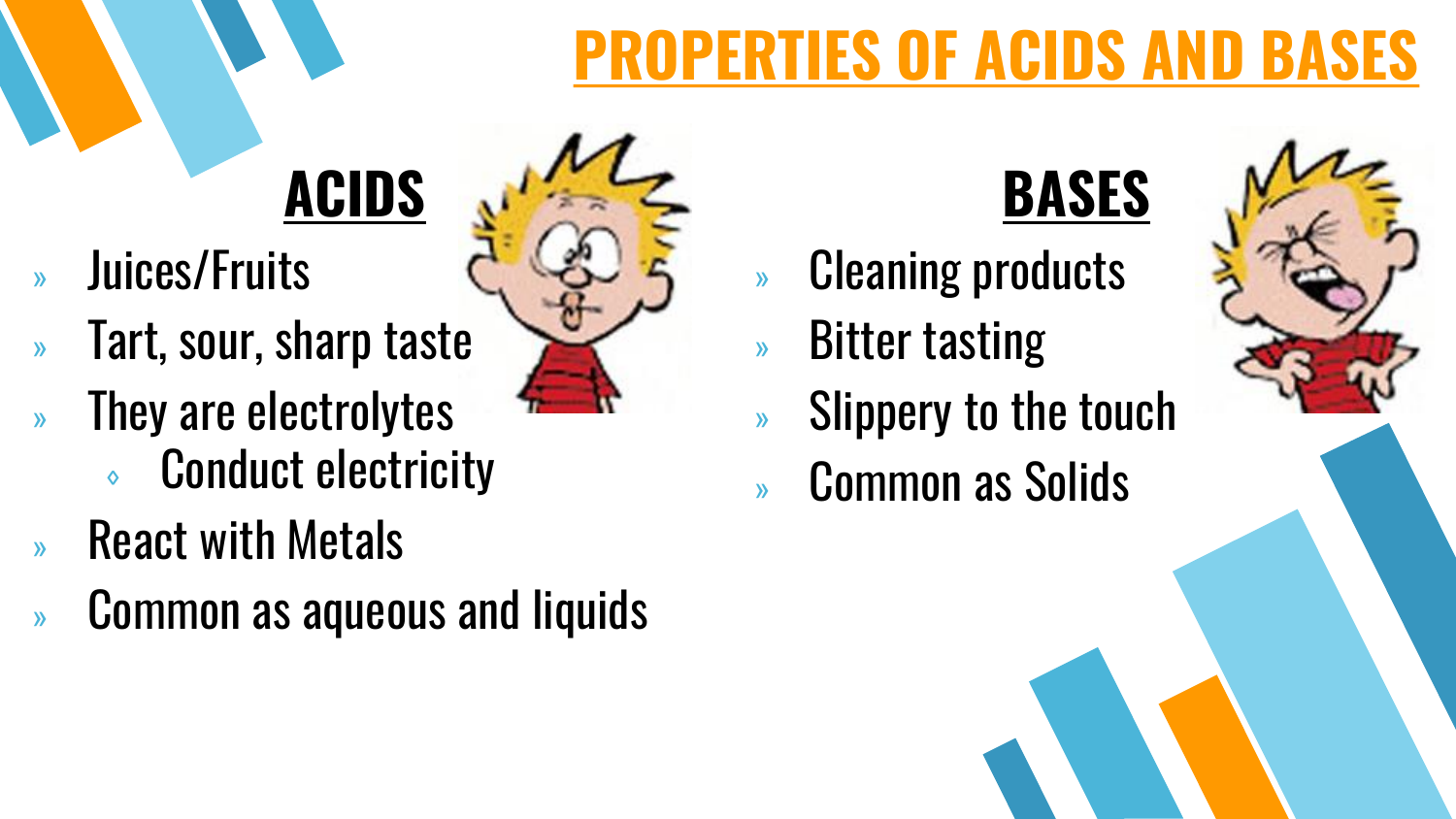

### **Arrhenius**

- » Acids make H<sup>+</sup> ions in aqueous solutions
- » Bases make OHions in solution

## **Bronsted-Lowry**

- » Acids donate protons
- » Bases accept protons

### **Lewis**

- » Acids accept electron pairs
- » Bases donate electron pairs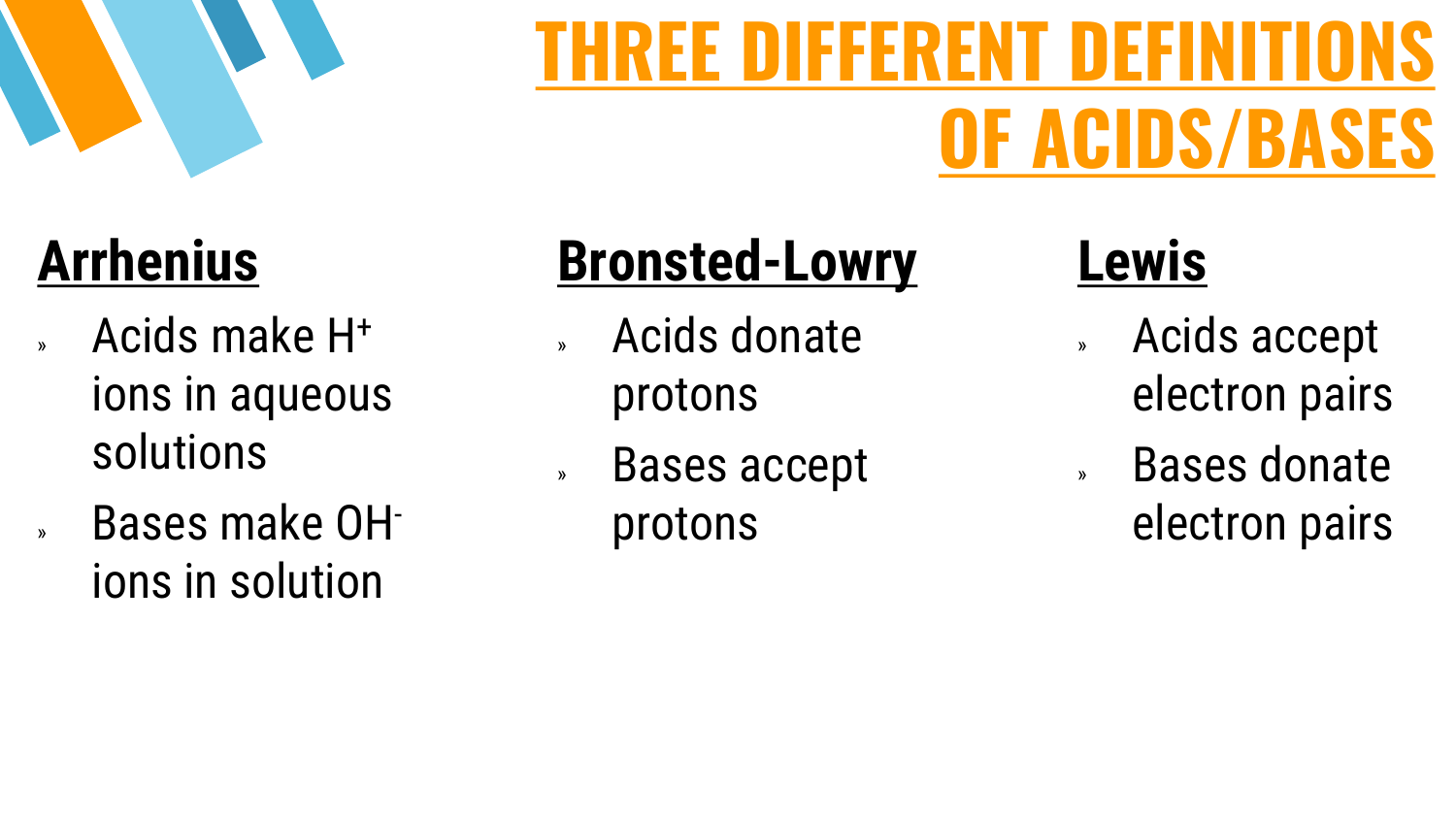

## **Arrhenius**

- » Acids make H<sup>+</sup> ions in aqueous solutions
- » Bases make OHions in solution

 $HMO<sub>3</sub> \rightarrow H<sup>+</sup> + NO<sub>3</sub>$  $KOH \rightarrow K^+ + OH^-$ 

Exactly what we are used to thinking of as acids and bases!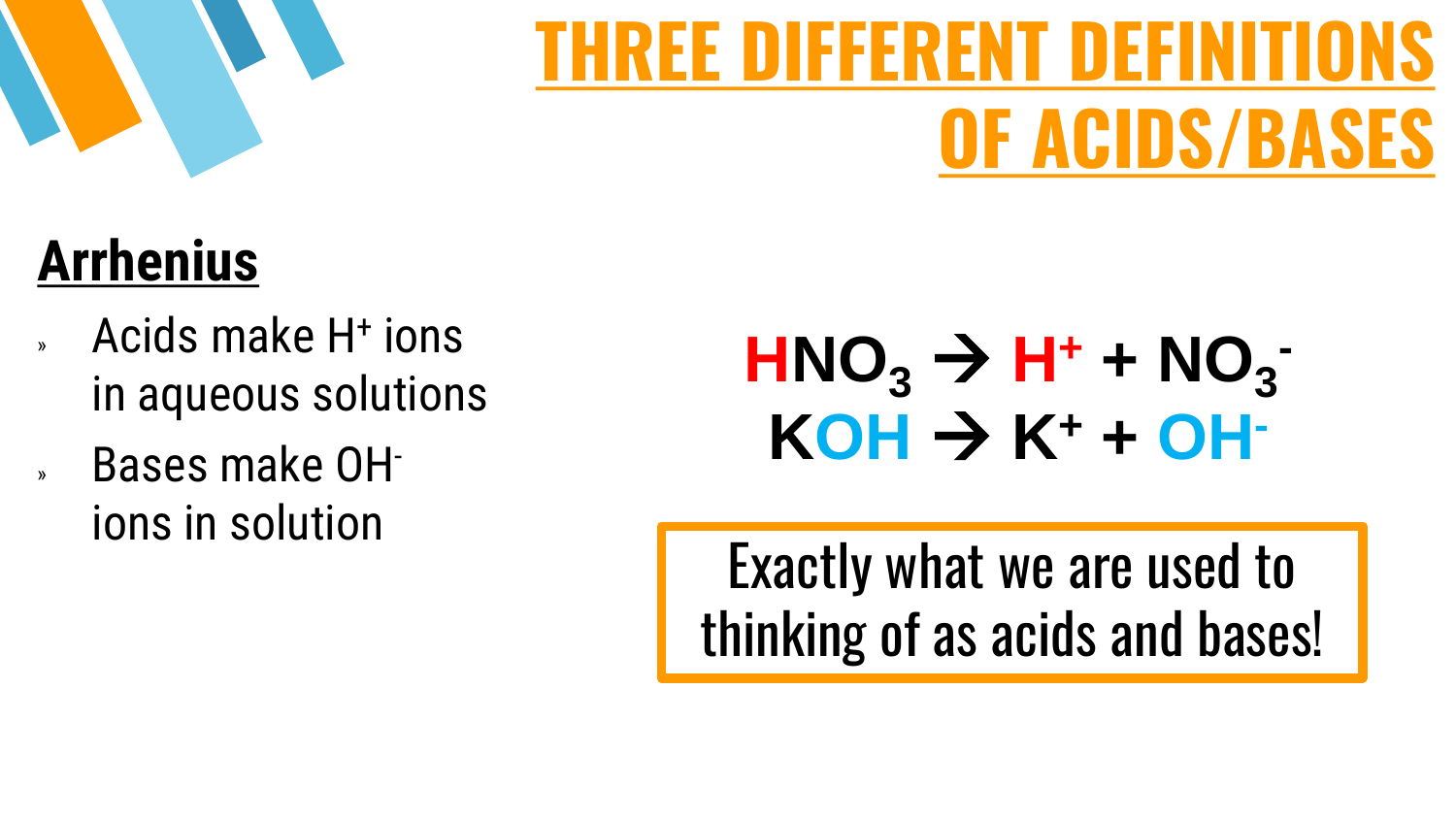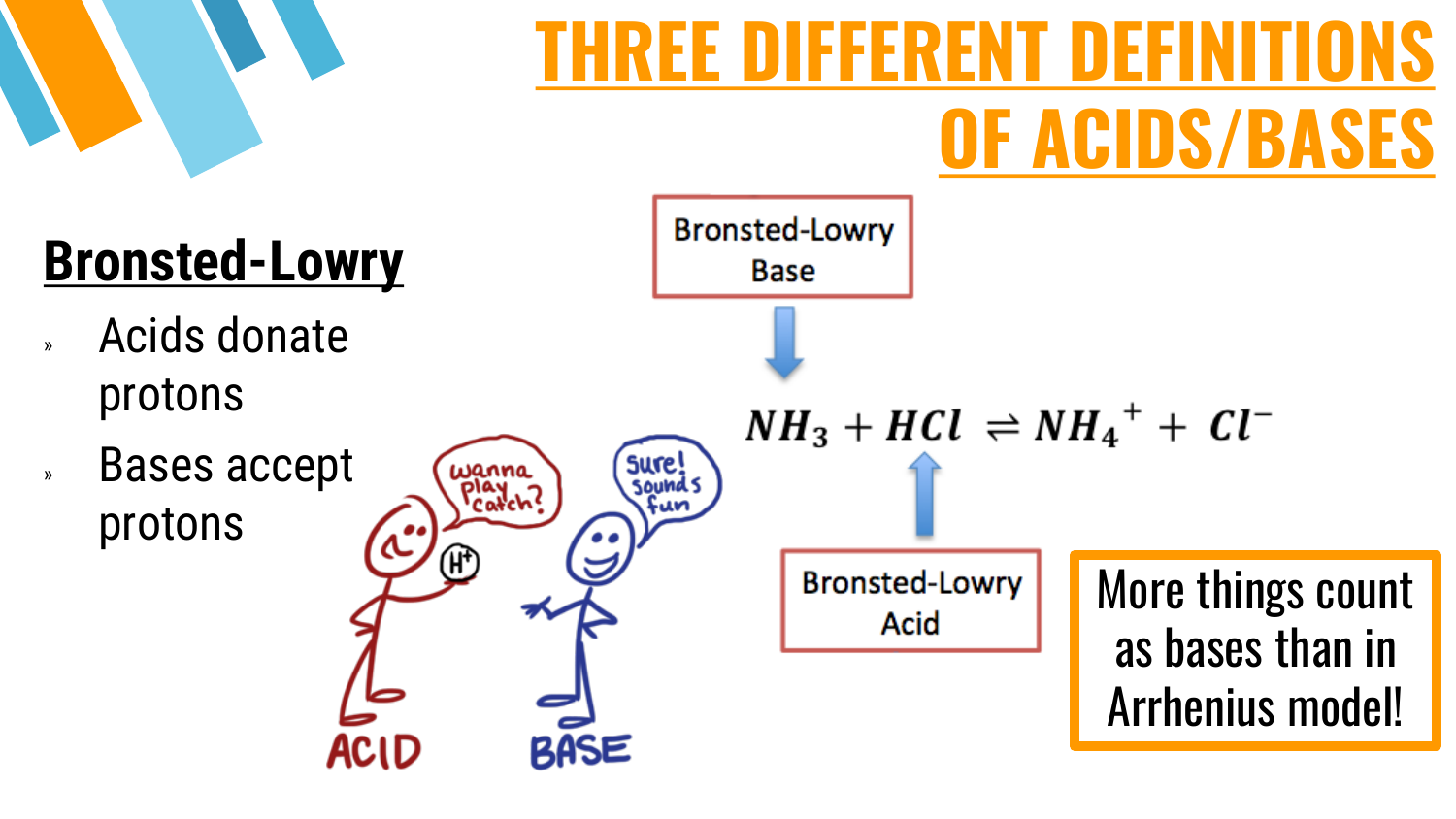

#### **Lewis**

- » Acids accept electron pairs
- » Bases donate electron pairs



More things count as acids and bases than either Arrhenius or Bronsted-Lowry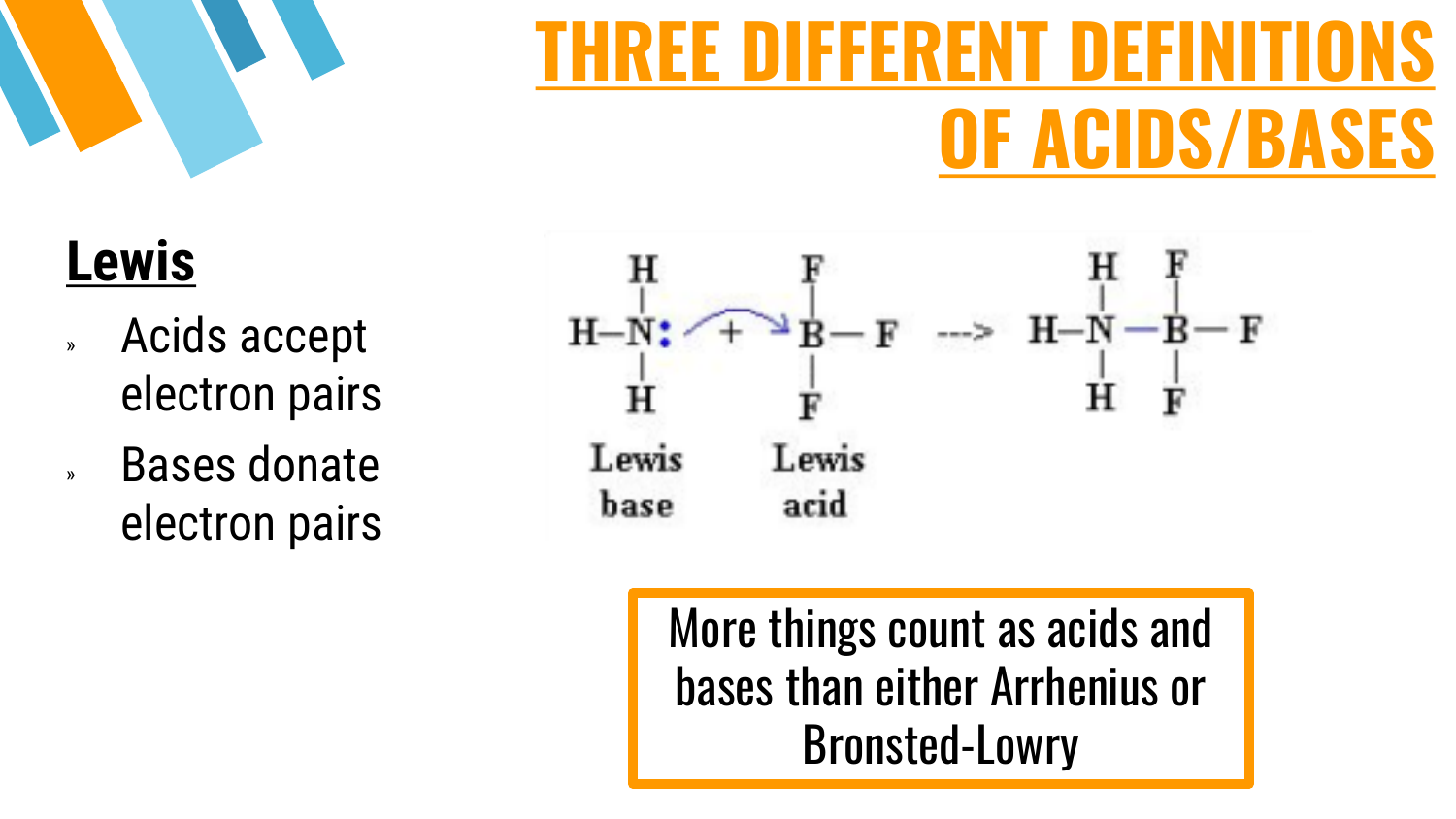

» Arrhenius is MOST specific

- » Bronsted-Lowry is less specific
- » Lewis is LEAST specific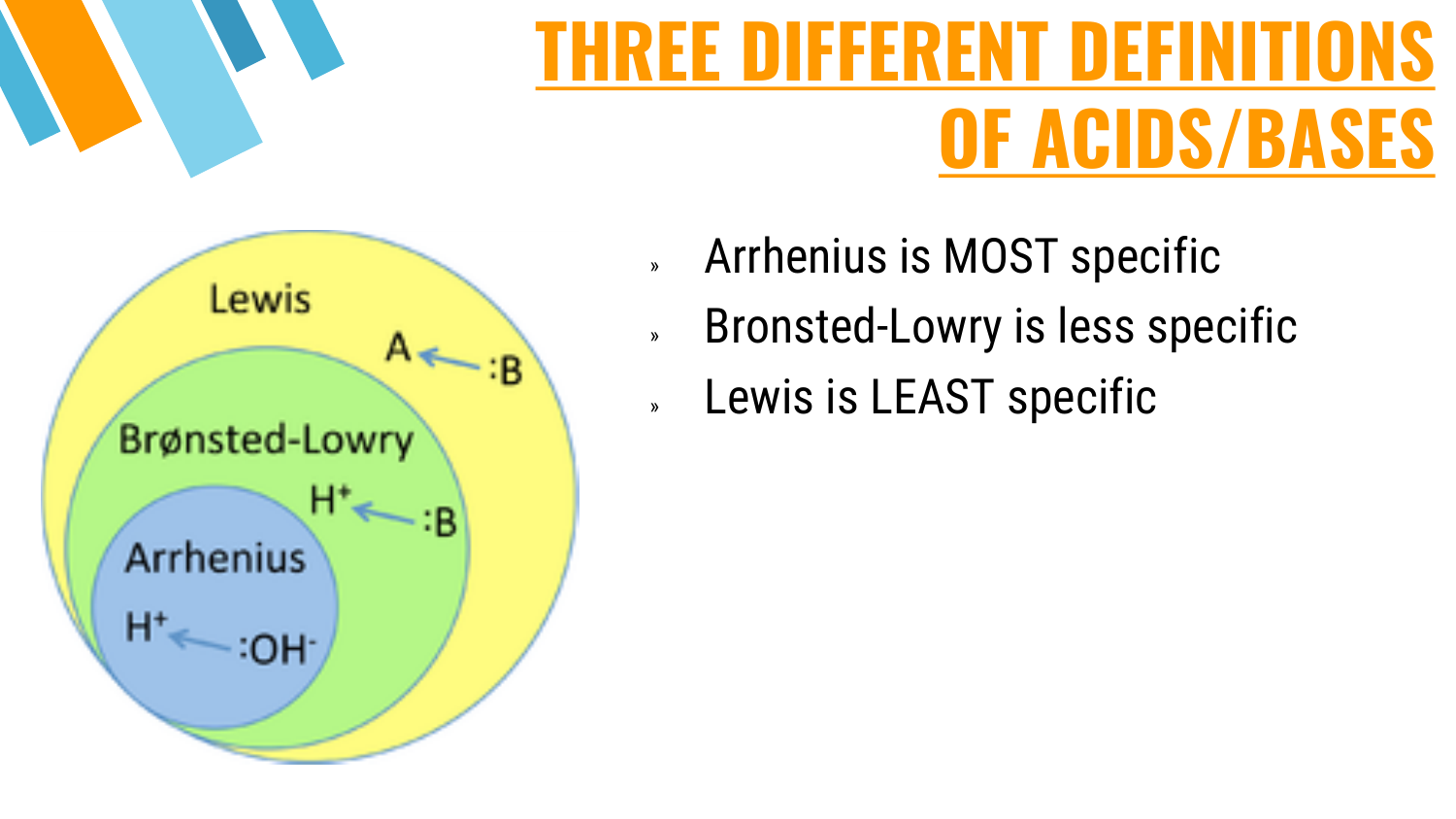Water can act as an acid or a base! **WEIRD FACT**  $NH_3 + H(OH) \to NH_4^+ + OH^-$ *Water is donating a proton… ACID!*  $HCl + H(OH) \to H_3O^+ + Cl^-$ *Water is accepting a proton… BASE!*

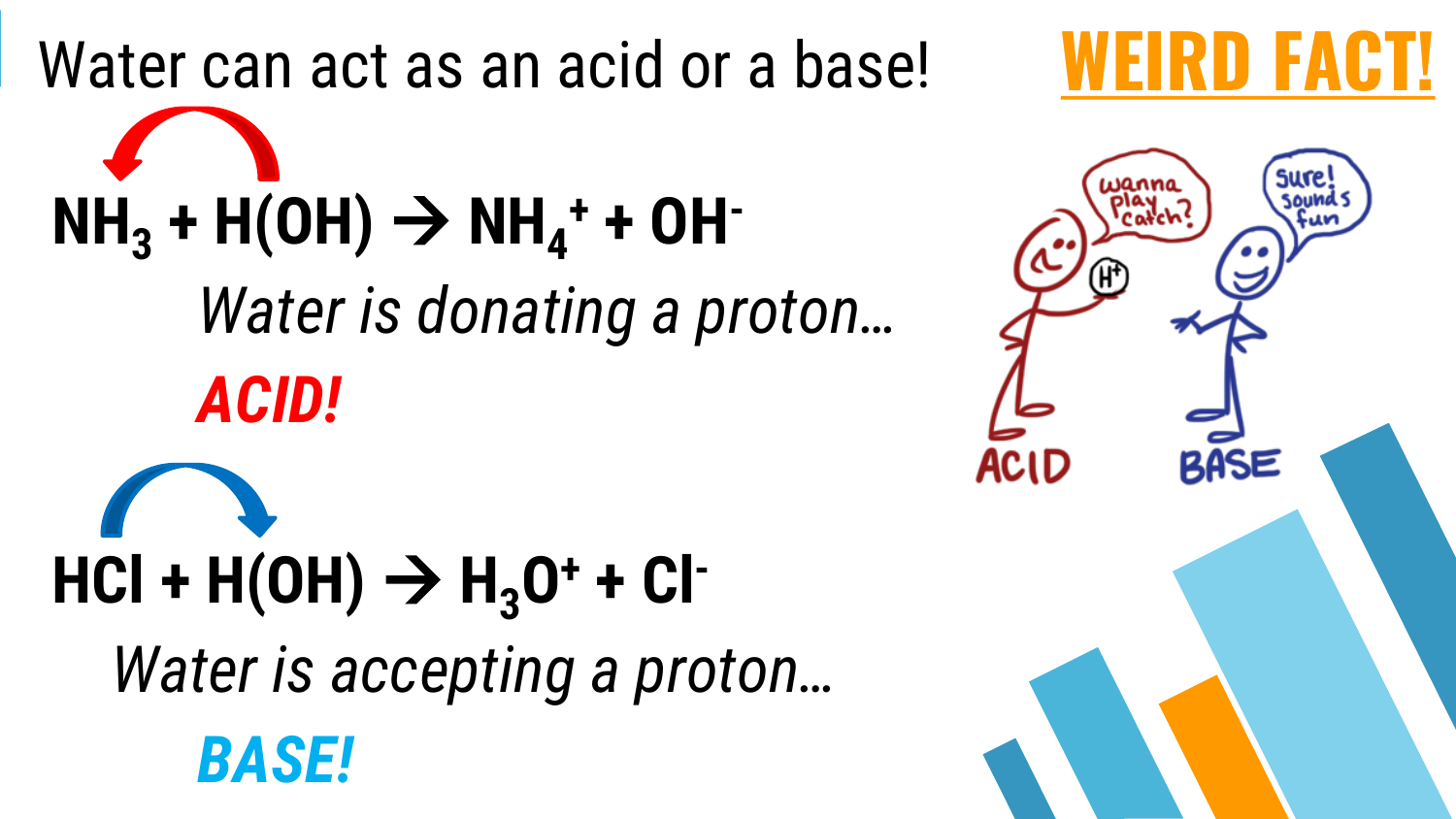**Which type of acid/base???** <sup>9</sup> **HBr LiOH** Arrhenius Acid Arrhenius Base **CO<sup>3</sup> 2-** + 2H<sup>+</sup> H2CO<sup>3</sup> Bronsted-Lowry Base **H2SO<sup>4</sup> -** H<sup>+</sup> + SO<sup>4</sup> 2- Bronsted-Lowry Acid Lewis Acid Lewis Base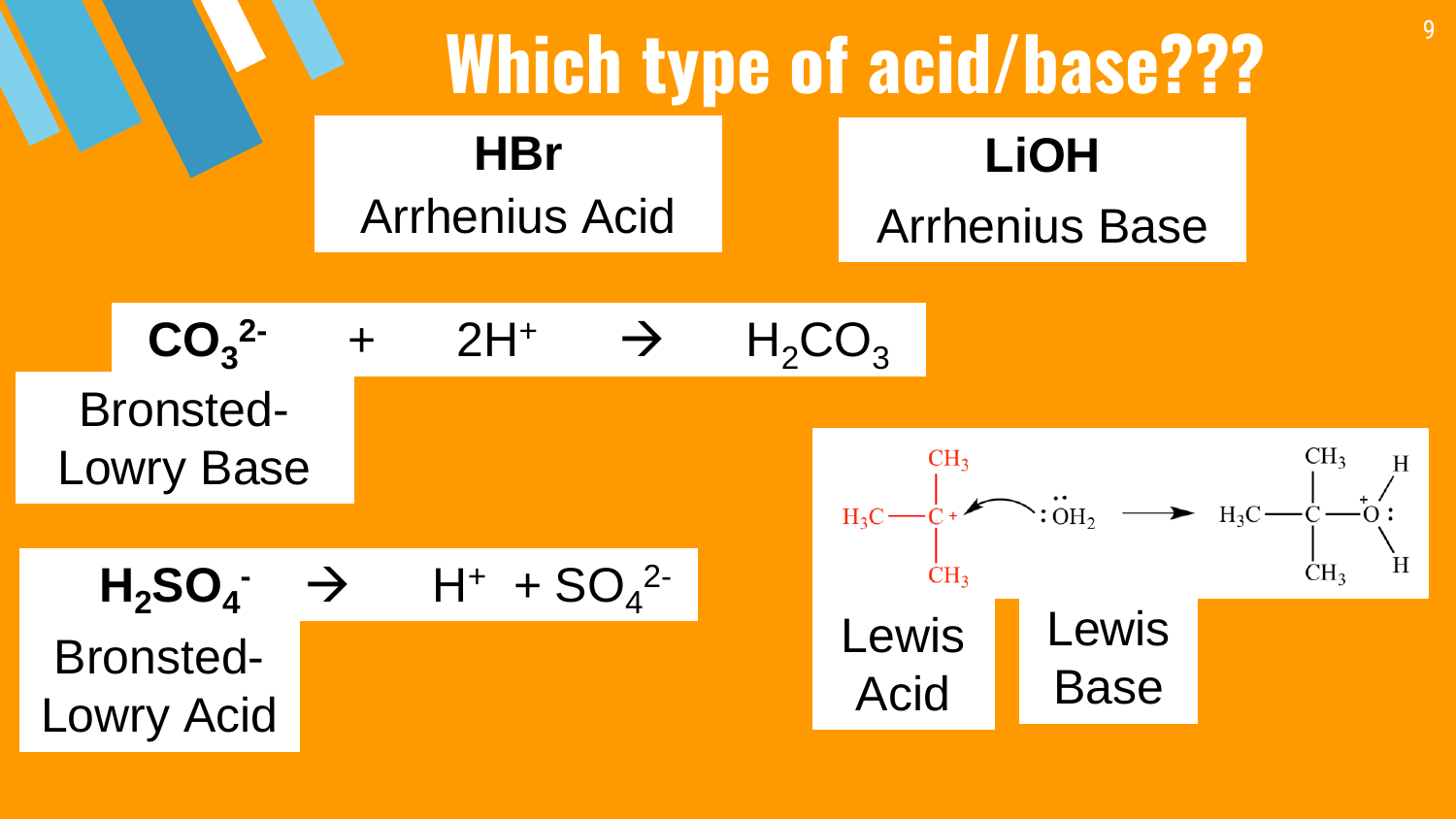

## **Acids turn into "Conjugate Bases" once they have lost their proton/hydrogen**

## **Bases turn into "Conjugate Acids" once they have gained a proton/hydrogen**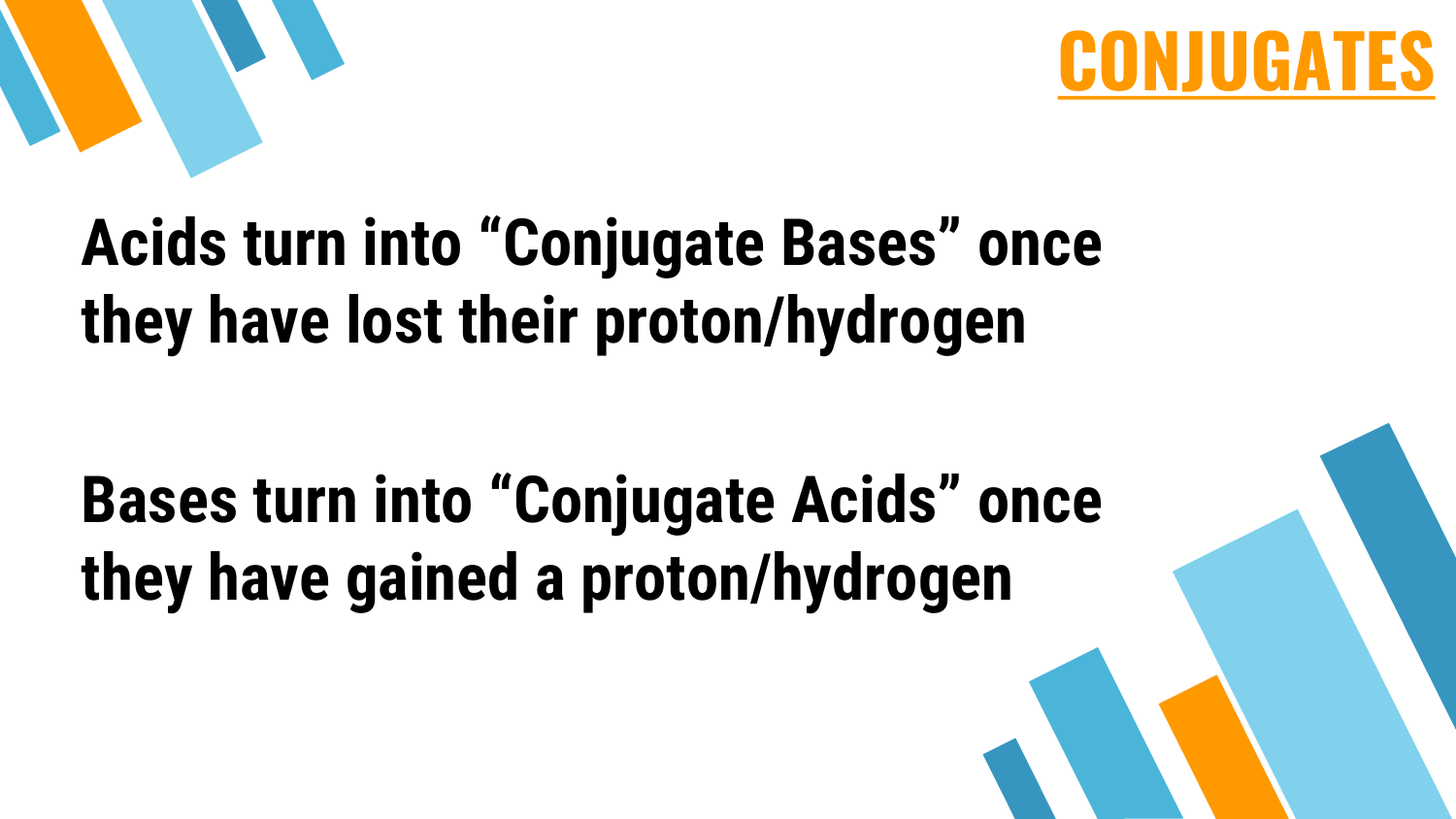

#### **Tips for Finding Each**

- Find the Acid First usually easiest!
- Find It's Conjugate Base the part left after donating its H+!
- Repeat with Base and Conjugate Acid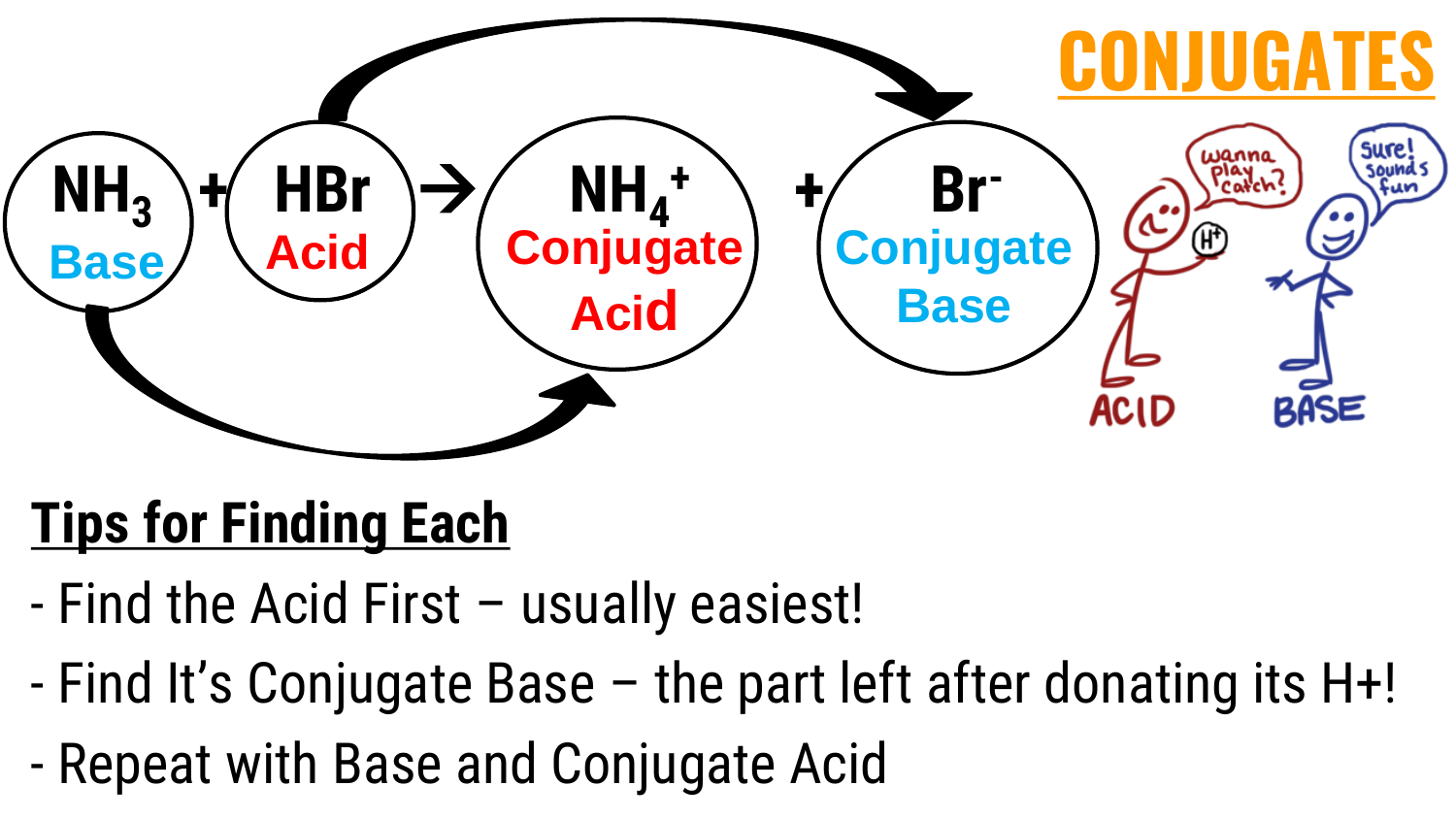## **Identify A/B/CA/CB**



#### $H_2O + CH_3COOH \rightarrow H_3O^+ + CH_3COO^-$ ACID CONJ. CONJ. **BASE BASE ACID**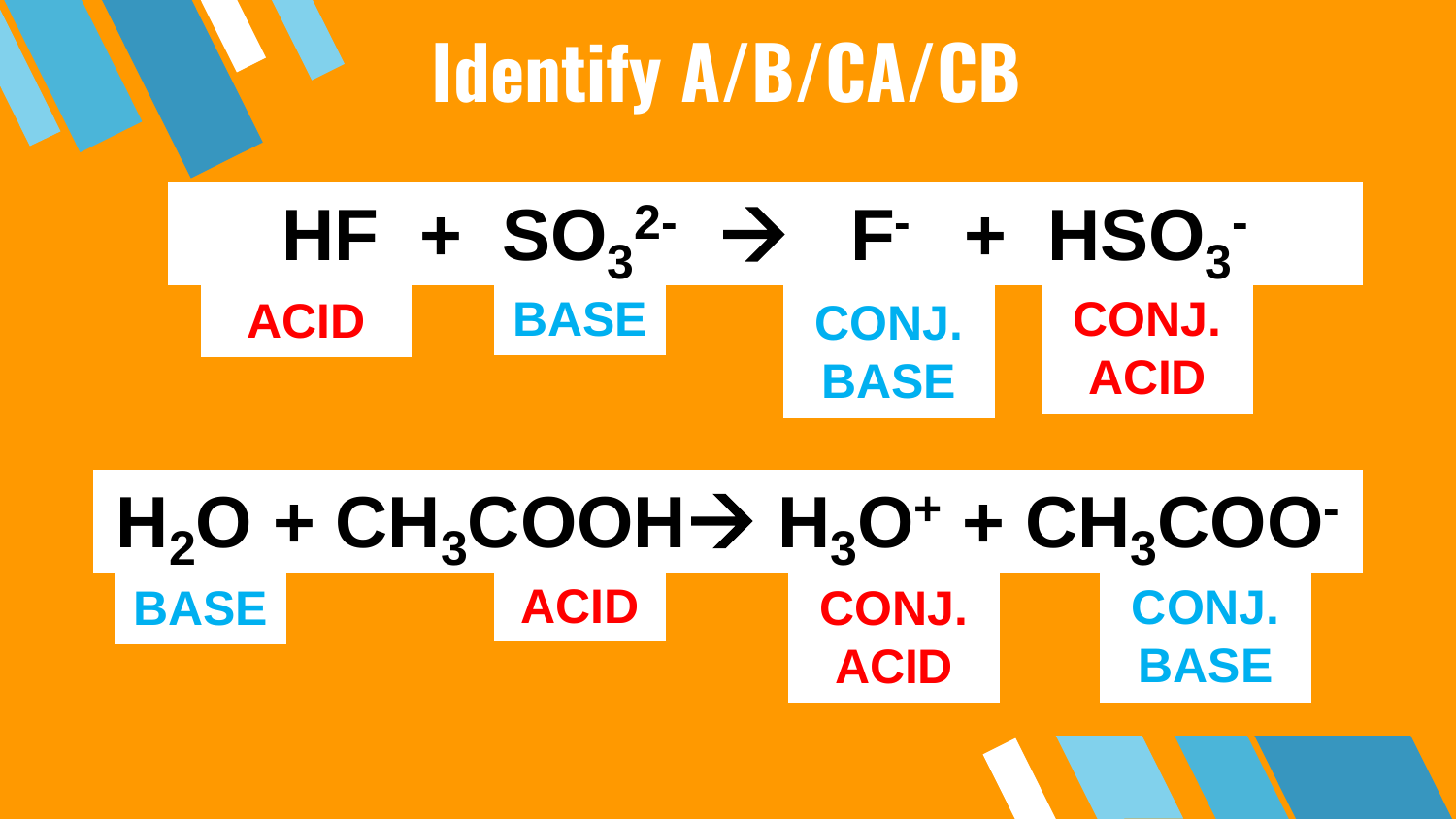

#### A scale that lets us measure the relative "power of hydronium ions" in a solution – how acidic or basic is it.

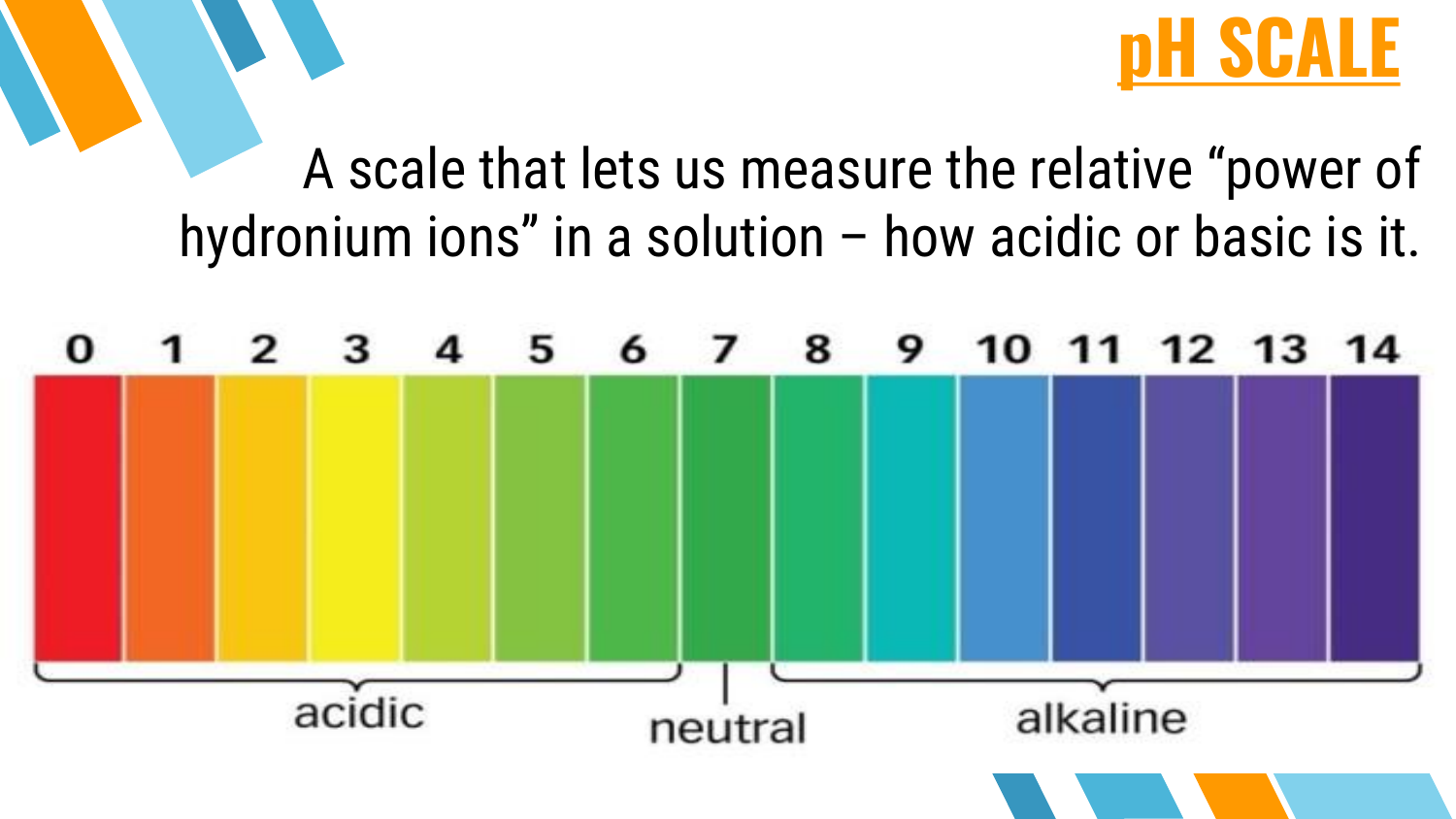

#### Sometimes it is easier to measure the pOH instead of the pH

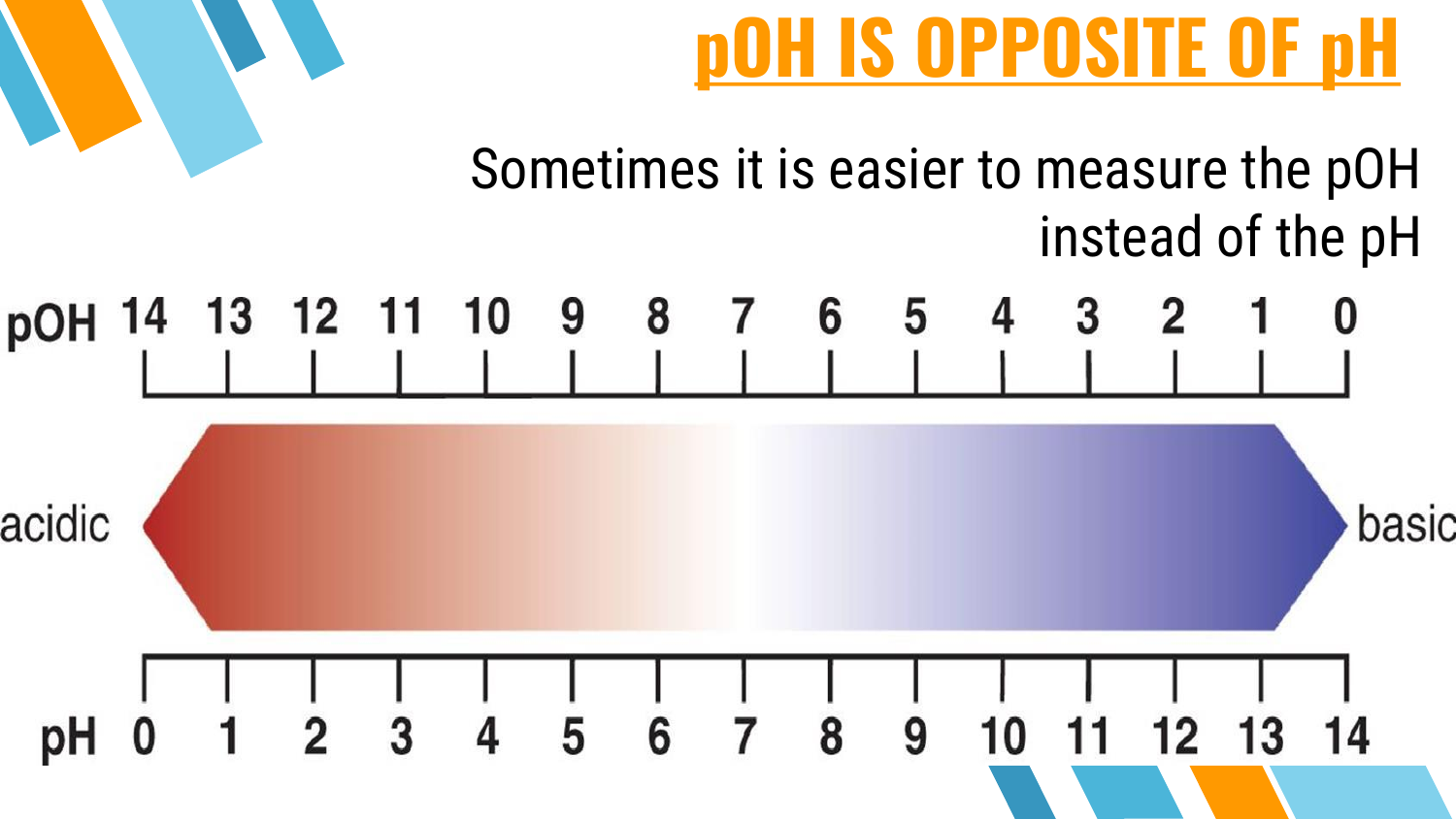





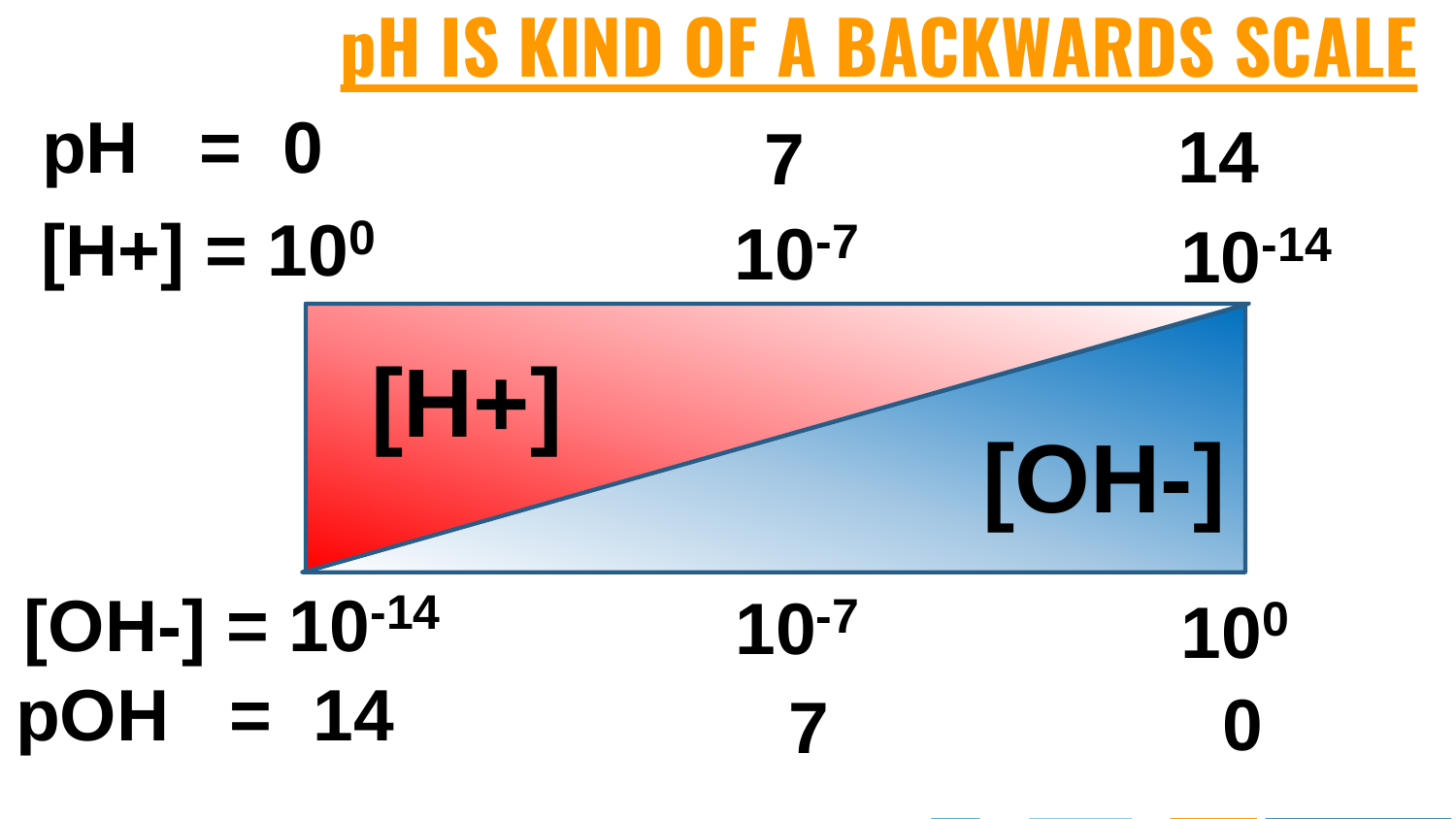## **So how do we go from [H+] to the pH number???**

# Logarithms!

**[H+] = 10<sup>0</sup> -Log (10<sup>0</sup> )**   $pH = 0$   $pH = 7$   $pH = 14$ 

 $[H+] = 10^{-7}$ **-Log (10-7 ) pH = 7** 

**14 -Log (10-14) [H+] = 10-14**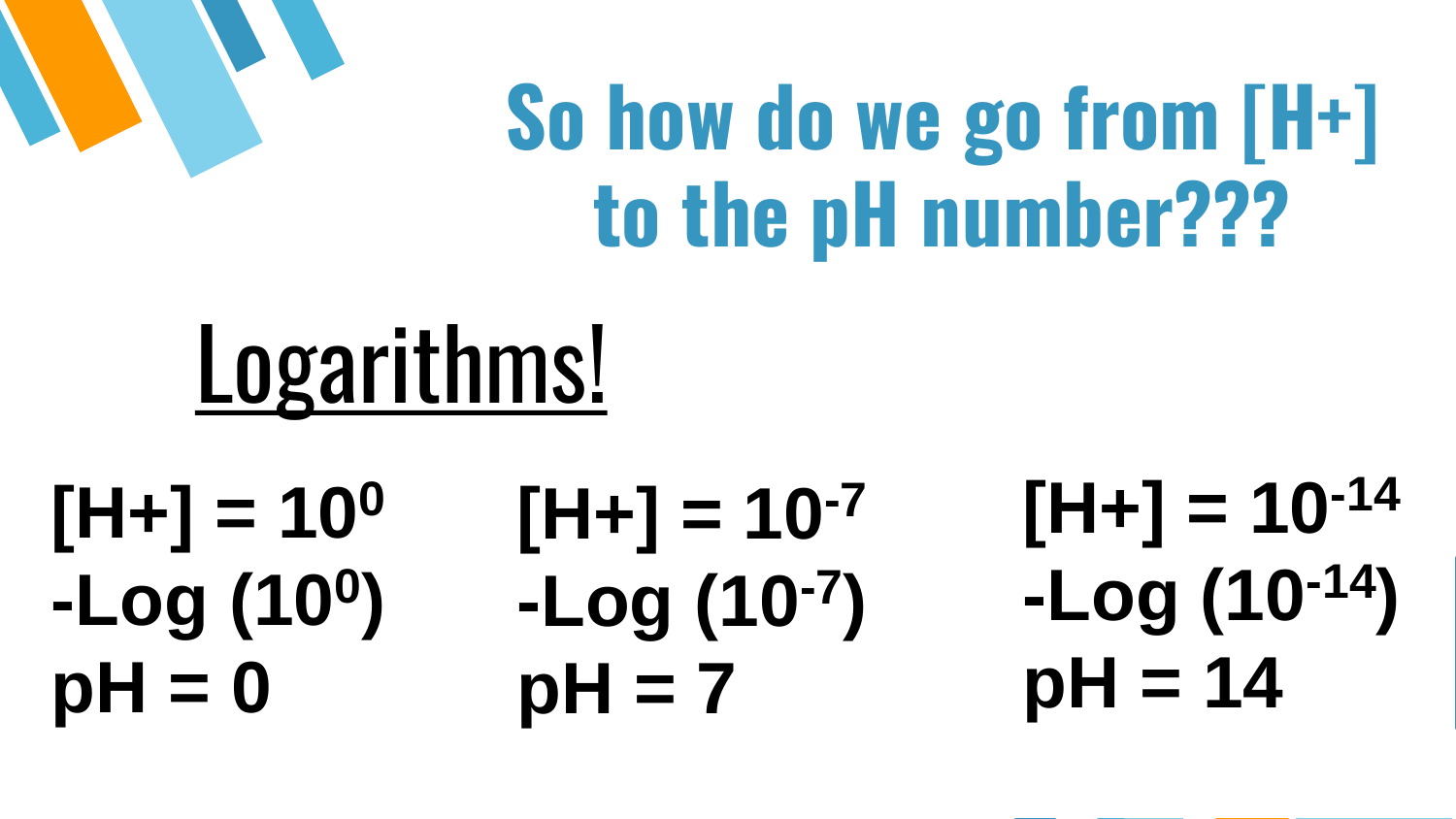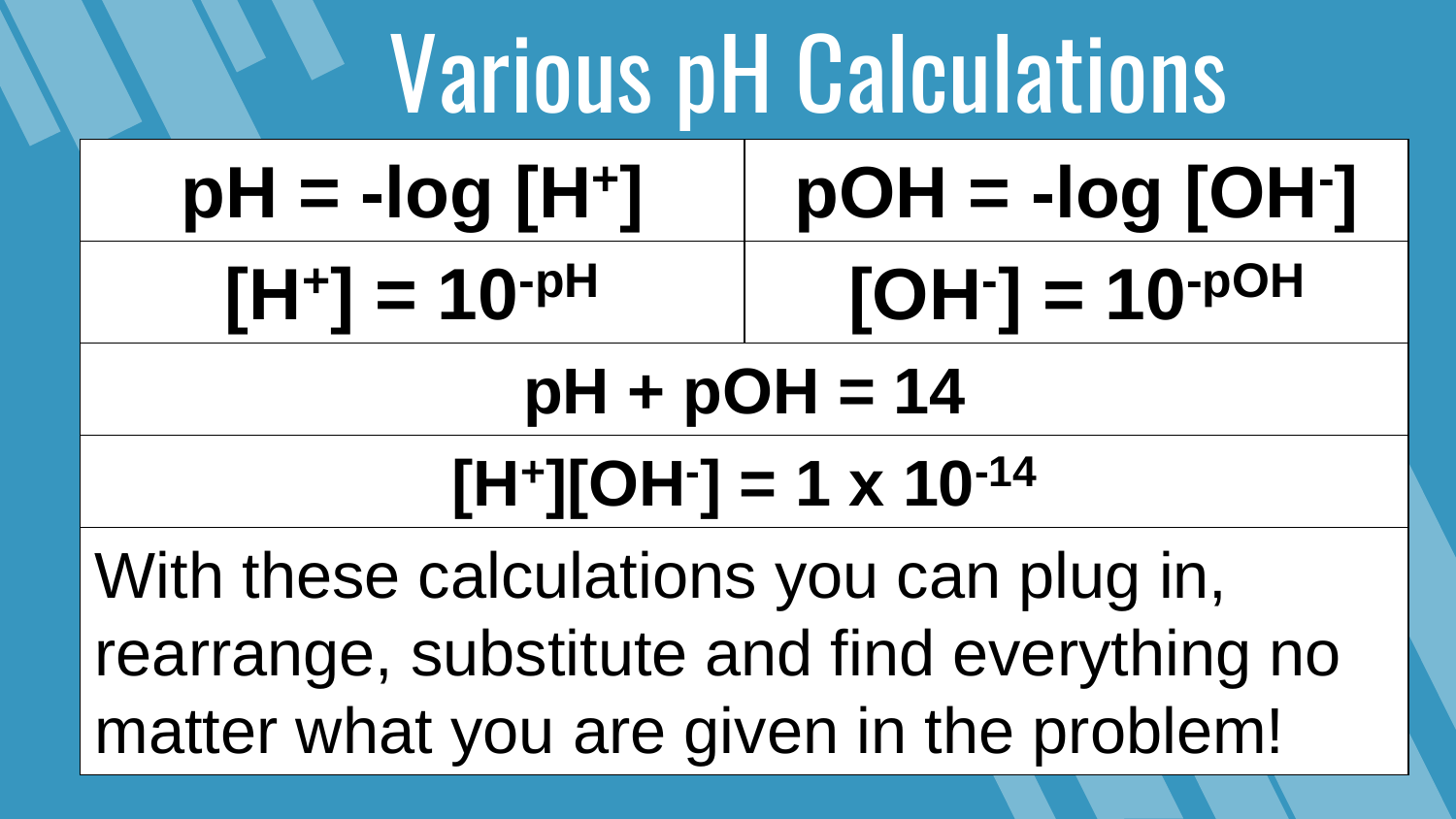